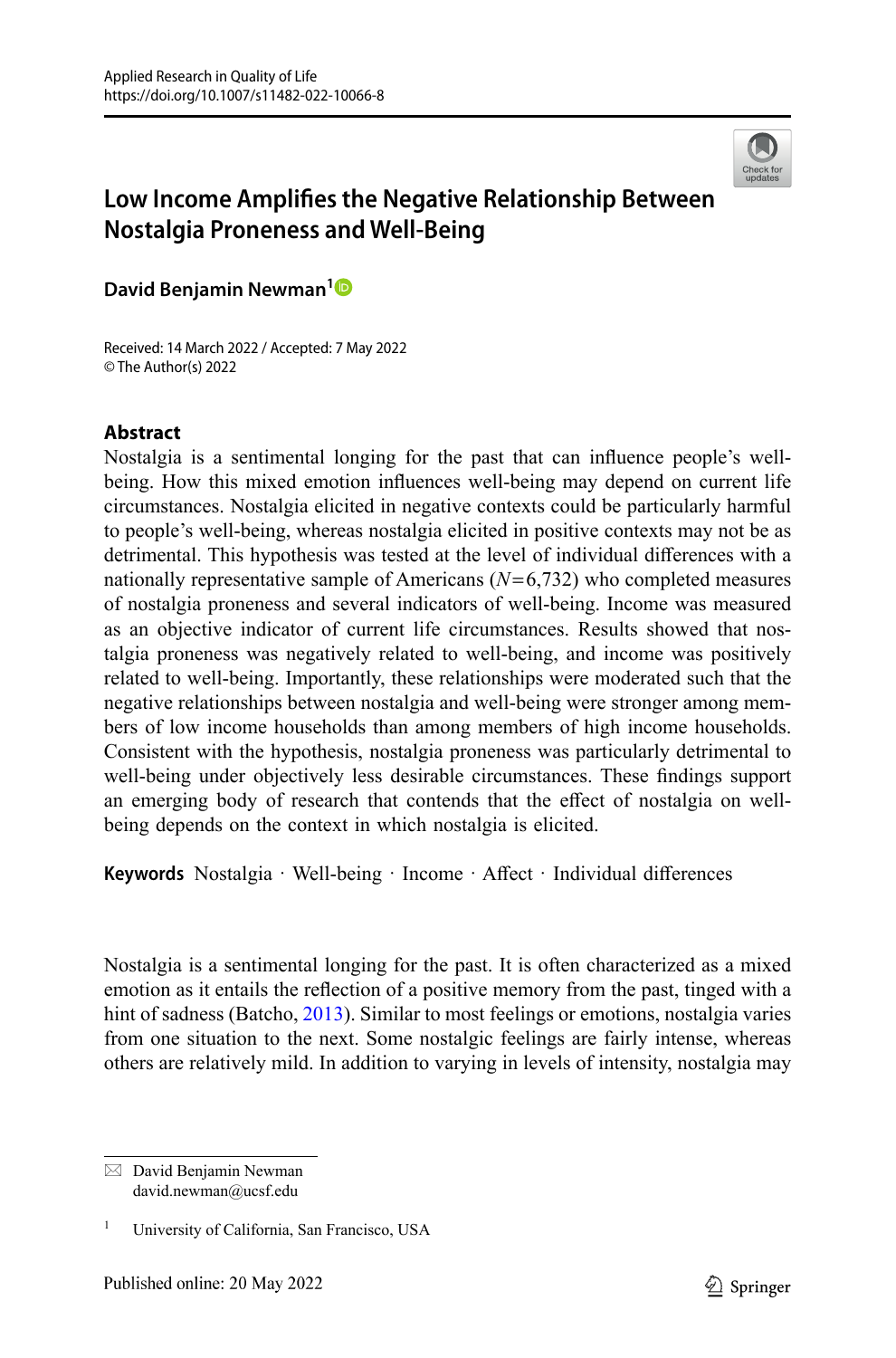vary in valence as well. Although all nostalgic feelings are somewhat bittersweet, some nostalgic feelings may be relatively more sweet than others, whereas other nostalgic feelings might be relatively more bitter than others (Newman et al., [2020\)](#page-13-0). For example, a group of close friends reminiscing about the good old days of their childhood would elicit feelings of nostalgia. Likewise, an individual sitting alone while refecting on better days would also feel rather nostalgic. Clearly, these nostalgic feelings difer considerably.

Nostalgic feelings can be elicited in a variety of contexts. Some of these contexts are relatively positive, such as interacting with friends or listening to music or singing (Nash, [2012;](#page-13-1) Newman et al., [2020](#page-13-0); Routledge et al., [2011\)](#page-14-0). Other situations that may elicit nostalgia are relatively negative, such as social exclusion, boredom at work, and feelings of meaninglessness (Routledge et al., [2008](#page-14-1); Seehusen et al., [2013](#page-14-2); van Tilburg et al., [2013](#page-14-3); Wildschut et al., [2010\)](#page-14-4). The valence of the situation can infuence how positive or negative the nostalgic feeling is, which can subsequently infuence well-being in divergent ways (Newman & Sachs, [2020\)](#page-13-2). For example, daily nostalgic feelings were more negatively associated with well-being on days as they felt higher levels of loneliness (Newman & Sachs, [2020](#page-13-2)). Presumably, nostalgia elicited from lonely states had a more negative effect on well-being than nostalgia elicited in contexts in which people did not feel as lonely.

In the present research, I aim to test this theory at an individual diference level of analysis. In addition to within-person variation in nostalgia (e.g., someone might feel nostalgic in one situation but not during another), nostalgia may vary between persons as well (e.g., some people may feel nostalgic more frequently or intensely than others on average). Individual diferences in nostalgia are often termed nostalgia proneness and have been measured in a variety of ways. Well-being was conceptualized as having three aspects: how people evaluate their satisfaction with life (evaluative well-being), how people experience their emotions in daily life (experiential well-being), and how meaningful and purposeful people fnd their lives (eudaimonic well-being). (See Kahneman [1999](#page-13-3); Schwarz & Strack, [1999;](#page-14-5) Steptoe et al., [2015](#page-14-6) for discussions.)

How frequently and/or intensely people feel nostalgic may infuence well-being (Muise et al., [2020](#page-13-4); Newman et al., [2020](#page-13-0)). Moreover, the infuence of nostalgia proneness on well-being may vary depending on people's current life situation. One indicator that is often used to assess people's current situation in a fairly objective manner is income (e.g., Cummins [2000;](#page-13-5) Deaton, [2008](#page-13-6)). Money can provide the resources for many needs and benefts, such as access to healthcare and the ability to provide for one's family. It can also instill a sense of perceived control over life's uncertainties (Johnson & Krueger, [2006;](#page-13-7) Kraus et al., [2012;](#page-13-8) Lachman & Weaver, [1998](#page-13-9)). When lower income individuals feel a loss of control, they may engage in nostalgic refections as a means to escape the present reality. This type of bitter nostalgic feeling may lead to lower well-being as it could create a contrast between a better past and the negative present. Moreover, the difering degrees of perceived control that stem from diferent levels of socioeconomic status can infuence the types of emotions people experience (Pif & Moskowitz, [2018](#page-14-7); Tong et al., [2021\)](#page-14-8). For instance, members of higher income households report higher levels of positive self-regard emotions like pride, contentment, and confdence, and lower levels negative self-regard emotions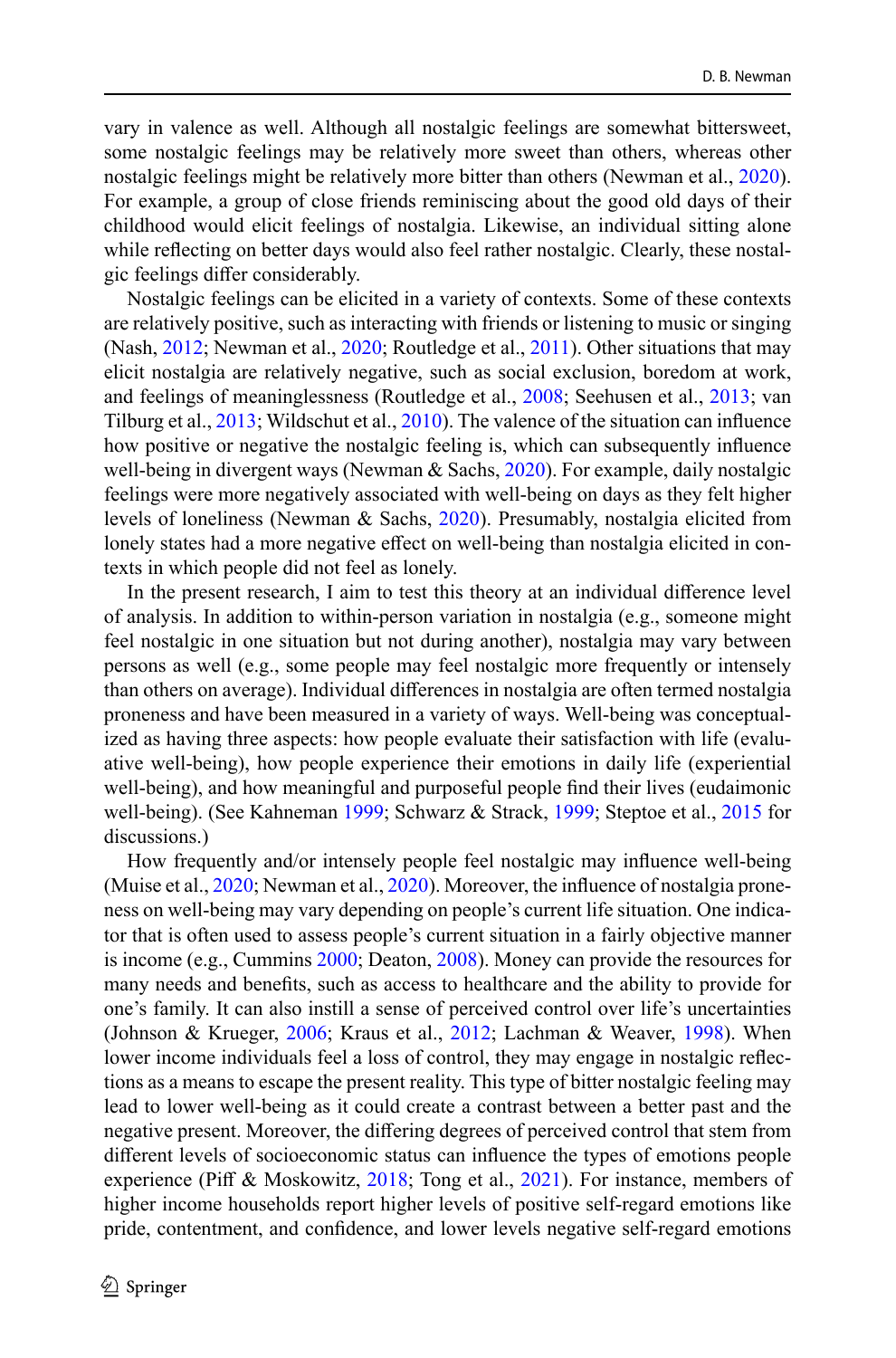like sadness, fear, and shame (Tong et al., [2021](#page-14-8)). These feelings could infuence the types of nostalgic feelings that are typically elicited and could have downstream consequences on their well-being. Of course, it is difficult to measure the different types (i.e., the valence) of nostalgic feelings in person-level measures that require extensive recall, but the theory can nevertheless be tested through the examination of the interactive efects of income on the relationships between nostalgia proneness and well-being.

In light of the prior literature, I hypothesize that the relationship between nostalgia proneness and well-being will be more strongly negative (i.e., more detrimental) at lower levels of income than at higher levels of income. Nostalgic feelings among lower income earners are likely relatively more bitter than sweet compared to nostalgic feelings among higher income earners. Among higher income households, nostalgic feelings may bring to mind positive memories that remind them of the positive aspects of life.

In addition to testing this theory, the secondary goal of the present research is to examine demographic diferences in nostalgia proneness. For example, do men and women difer in nostalgia proneness? Do older adults report greater nostalgia than younger adults? Do levels of nostalgia vary by race or ethnicity? Given the advantages of analyzing data from a large, nationally representative sample, it seems valuable to present demographic diferences in nostalgia proneness. The latter analyses were relatively exploratory in nature.

# **Method**

#### **Participants and Procedure**

The sample consisted of participants from the Understanding America Study ([https://](https://uasdata.usc.edu) [uasdata.usc.edu\)](https://uasdata.usc.edu), a nationally representative internet panel conducted by the Center for Economic and Social Research (CESR) at the University of Southern California. CESR recruited participants based on various demographics of all household addresses in the US used by Marketing Systems Groups. In this sample, participants without an internet connection were provided with internet-connected tablets to ensure a full coverage of the US population. Participants were given the opportunity to complete multiple questionnaires that have been distributed several times over the year, beginning in 2014. They were fnancially compensated for each questionnaire completed, and they completed an informed consent prior to participation.

As is fairly common practice in panel data, participants completed some of the measures at diferent times (e.g., Abakoumkin et al., [2020;](#page-12-1) Napier & Jost, [2008](#page-13-10); Wojcik et al., [2015](#page-15-0)). The measures of interest for this study were completed primarily during two distributions. Questions about satisfaction with life, positive afect, and negative afect were completed between September 2014 and July 2018. Questions about nostalgia and meaning in life were completed between December 2019 and February 2020. To rule out any potential critiques concerning the fact that some of the well-being variables were measured prior to nostalgia and meaning in life, I also examined the relationships between nostalgia and satisfaction with life with a difer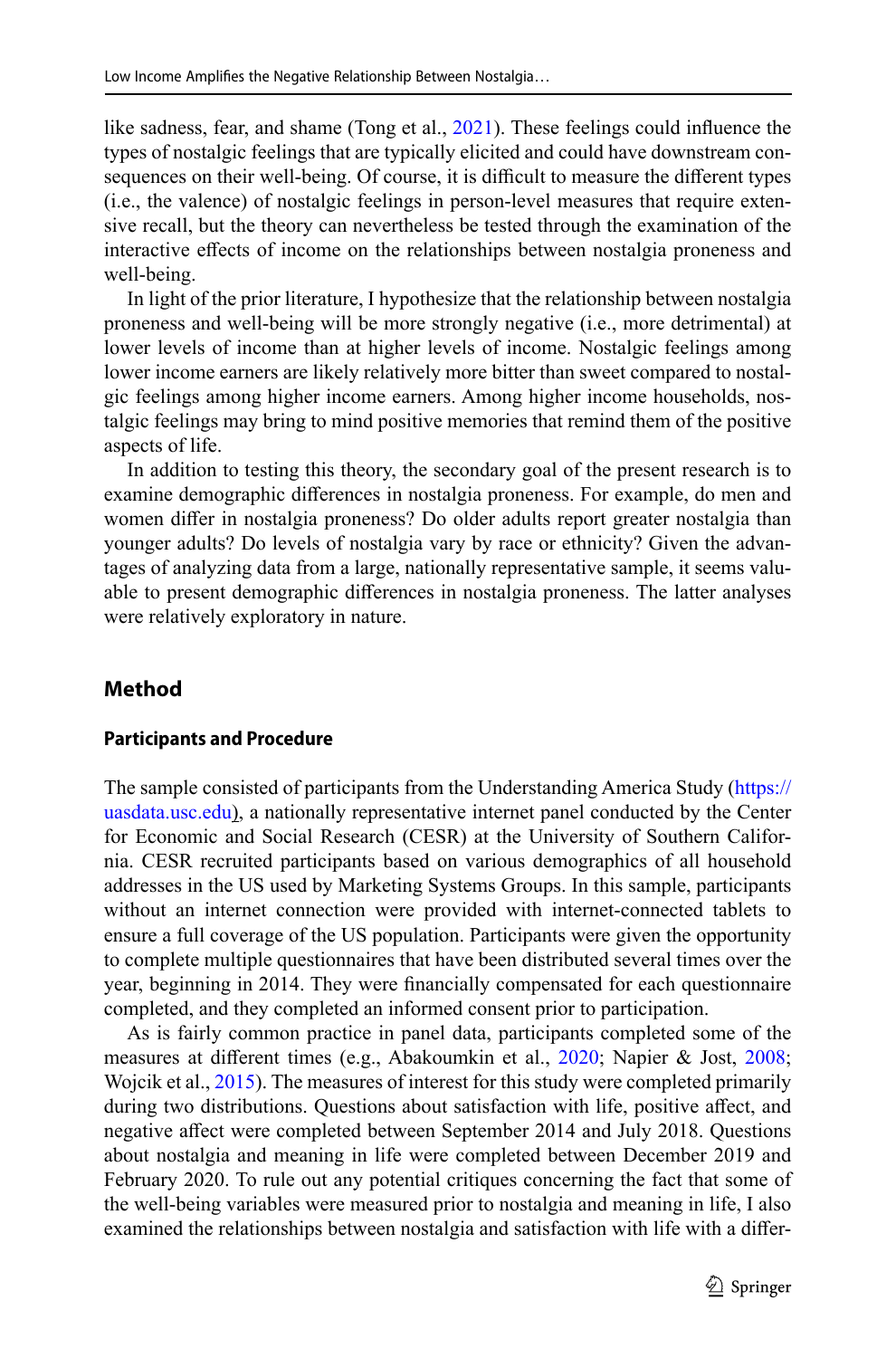ent measure of satisfaction with life that was administered between February 2021 and April 2021, at least 12 months after the completion of the measures of nostalgia and meaning in life.

Because the analyses focused on nostalgia, demographics completed at the same time as nostalgia were used. Questions about nostalgia, meaning in life, and demographics were answered by  $6,732$  ( $M_{\text{age}} = 49.84$ , *SD*=16.16; 58.73% female) participants (see Table [1](#page-3-0) for full descriptive statistics). The response rate was 80.68%. Of the 6,732 participants who completed measures of nostalgia, 4,265 participants completed measures of satisfaction with life, positive affect, and negative affect. The response rate for the questionnaire that included measures of satisfaction with life, positive afect, and negative afect was 90.92%. The additional measure of satisfaction with life was completed by 5,798 people who also completed measures of nostalgia. The response rate was 81.00%.

Analyses were conducted with as many participants as possible. Because the number of participants who completed nostalgia and meaning in life was larger than those who also completed satisfaction with life and afect, additional analyses were conducted on the smaller subset of participants who completed all measures. Those analyses did not difer substantively from the analyses involving all participants and are presented in Supplemental Materials. The sample size was determined based on

<span id="page-3-0"></span>

| Table 1 Participant demo-<br>graphics and descriptive<br>statistics |                         | N    | Percentage | Nostalgia $M(SD)$ |  |  |
|---------------------------------------------------------------------|-------------------------|------|------------|-------------------|--|--|
|                                                                     | Gender                  |      |            |                   |  |  |
|                                                                     | Male                    | 2778 | 41.27      | 3.89(1.56)        |  |  |
|                                                                     | Female                  | 3953 | 58.73      | 3.91(1.61)        |  |  |
|                                                                     | Age                     |      |            |                   |  |  |
|                                                                     | 18-34 years old         | 1390 | 20.67      | 3.96(1.59)        |  |  |
|                                                                     | 35-44 years old         | 1350 | 20.07      | 3.92(1.61)        |  |  |
|                                                                     | 45–54 years old         | 1187 | 17.65      | 3.97(1.62)        |  |  |
|                                                                     | 55-64 years old         | 1382 | 20.55      | 3.95(1.57)        |  |  |
|                                                                     | $65 + \text{years}$ old | 1417 | 21.07      | 3.73(1.55)        |  |  |
|                                                                     | <b>Household Income</b> |      |            |                   |  |  |
|                                                                     | < \$30,000              | 1697 | 25.25      | 3.92(1.70)        |  |  |
|                                                                     | \$30,000 - \$59,999     | 1760 | 26.19      | 3.93(1.58)        |  |  |
|                                                                     | \$60,000 - \$99,999     | 1604 | 23.87      | 3.90(1.55)        |  |  |
|                                                                     | $$100,000 +$            | 1659 | 24.69      | 3.86(1.53)        |  |  |
|                                                                     | <b>Education</b>        |      |            |                   |  |  |
|                                                                     | Low (HS or less)        | 1562 | 23.20      | 3.95(1.69)        |  |  |
|                                                                     | Medium (Some college)   | 2510 | 37.28      | 3.98(1.58)        |  |  |
|                                                                     | High (College degree)   | 2660 | 39.51      | 3.81(1.53)        |  |  |
|                                                                     | <b>Race/Ethnicity</b>   |      |            |                   |  |  |
|                                                                     | Non-Hispanic White      | 4288 | 63.79      | 3.96(1.55)        |  |  |
|                                                                     | Non-Hispanic Black      | 528  | 7.85       | 3.47(1.65)        |  |  |
|                                                                     | Non-Hispanic Asian      | 314  | 4.67       | 4.13(1.48)        |  |  |
|                                                                     | Hispanic/Latino         | 1215 | 18.07      | 3.86(1.68)        |  |  |
|                                                                     | Other                   | 377  | 5.61       | 3.89(1.61)        |  |  |

 $\textcircled{2}$  Springer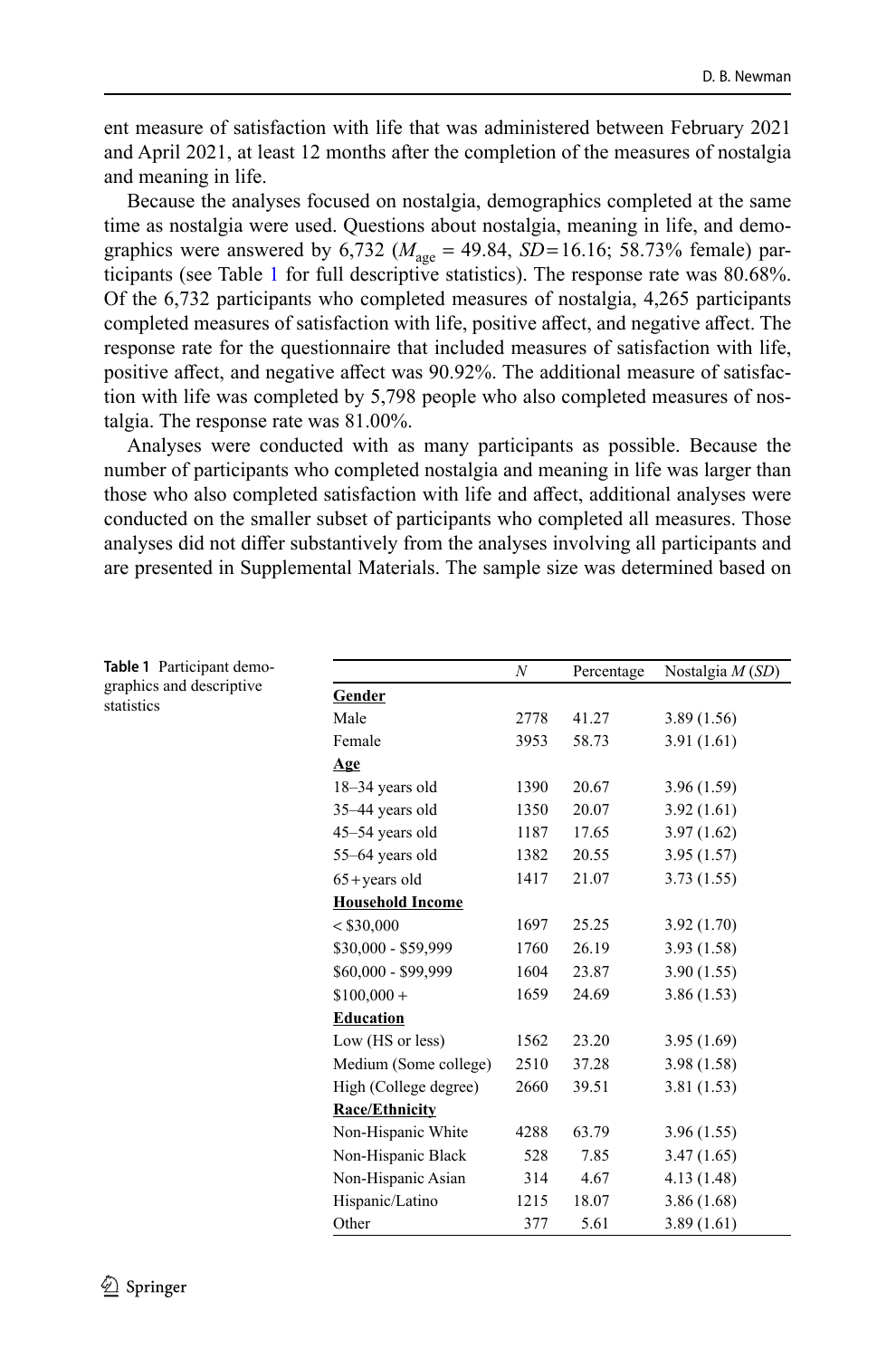the resources available from CESR to conduct the study. Power analyses indicated adequate power (80%) to detect effects as small as  $r = .034$ . The data are available at <https://uasdata.usc.edu/UAS-212>and the analytic code is available at OSF at the following link: [https://osf.io/vpdm3/](https://osf.io/vpdm3/?view_only=16dea642e1a14cabb94ae7a5a11b8a03).

#### **Measures**

As is typical in panel studies, several of the constructs were measured with singleitems or abbreviated versions of lengthier scales. An advantage of single-items or abbreviated measures is that they minimize participant burden, which is a serious concern in these types of studies. Prior research has shown that single item measures tend to perform just as adequately as their corresponding lengthier measures (Cheung & Lucas, [2014](#page-12-2); Gardner et al., [1998](#page-13-11); Robins et al., [2001\)](#page-14-9).

Nostalgia proneness was assessed with two items from the Personal Inventory of Nostalgic Experiences (PINE) scale (Newman et al., [2020](#page-13-0)). The PINE scale has received rigorous psychometric testing, including model ft from confrmatory factor analyses, test-retest reliability, and measurement invariance over time. Before answering the questions about nostalgia, participants were presented with a defnition of nostalgia: "According to the Oxford Dictionary, nostalgia is defned as a 'sentimental longing for the past.'" The two items from the PINE scale were, "How nostalgic do you feel in general?" and "Thinking about your life in general, how much do you feel sentimental for the past?" Responses were reported on a 7-point scale (1=*do not feel this way at all*, 4=*feel this way moderately*, 7=*feel this way very much*;  $\alpha = 0.87$ ).

Meaning in life was measured with a single item ("My life has a clear sense of purpose or meaning") that was adapted from the Meaning in Life Questionnaire (Steger et al., [2006\)](#page-14-10). Responses were reported on a 7-point scale (1=*absolutely untrue*, 7=*absolutely true*). Questions from the Meaning in Life Questionnaire have demon-strated reasonable levels of reliability over time (Steger & Kashdan, [2007\)](#page-14-11).

Satisfaction with life was measured with a single item ("Overall, how satisfed are you with your life?"). Similarly worded single-item measures have been used to measure satisfaction with life in various panel studies, such as the World Values Survey. Responses were reported on a 10-point scale (1=*Not at all*, 10=*Completely*). Global evaluations of satisfaction with life have demonstrated high levels of reliability and stability over time (Anusic & Schimmack, [2016](#page-12-3); Schimmack & Oishi, [2005\)](#page-14-12). The additional measure completed in 2021 was the 5-item Satisfaction with Life Scale  $(α=0.90; Diener et al., 1985).$ 

To assess positive and negative afect, participants were asked to refect on their day yesterday. Specifcally, they were asked, "What did you do yesterday and how did you feel? To begin, please tell us what time you woke up yesterday." A series of questions followed that asked about their feelings. "Yesterday, did you feel [adjective]? Would you say:" with response reported on a 10-point scale (1=*Did not experience this feeling at all*, 10=*Feeling was extremely strong*). Positive affect was assessed with the following adjectives: happy, enthusiastic, and content; negative afect was assessed with the following adjectives: angry, frustrated, sad, stressed, lonely, wor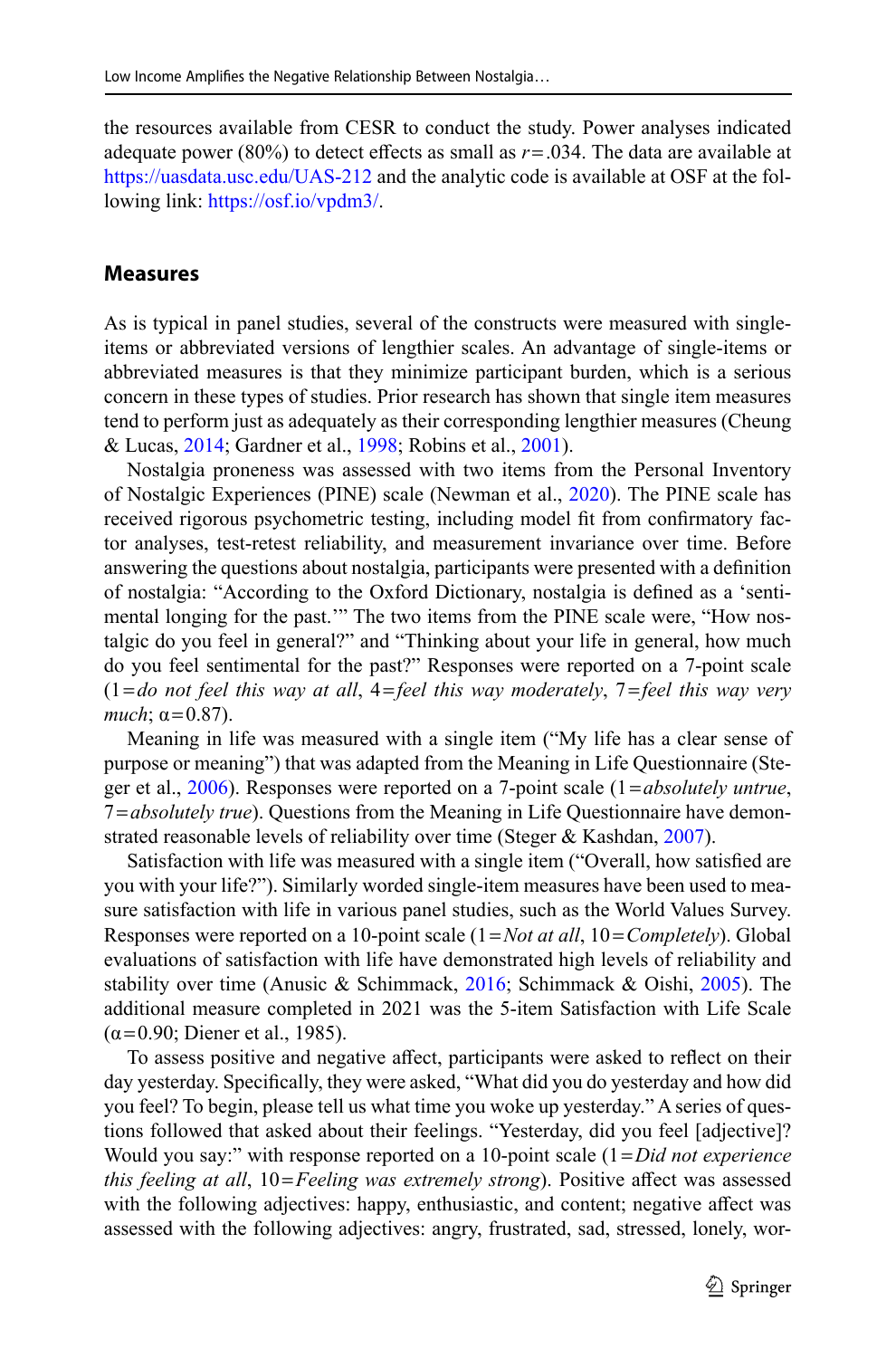ried, and bored. Positive and negative affect demonstrated reasonable reliabilities,  $\alpha s = 0.91$  and 0.86, respectively. Similar to global evaluations of life satisfaction, measures of positive and negative affect have demonstrated reasonably high levels of stability over time (Hudson et al., [2017\)](#page-13-12). Although life satisfaction and afect were measured at a diferent time than the other measures, the high levels of stability of these global evaluations demonstrate they can be usefully integrated with measures collected more recently. See Nezlek [\(2021](#page-14-13)) and Abakoumkin et al., [\(2020](#page-12-1)) for similar procedures.

### **Results**

#### **Preliminary analyses**

Before testing the primary hypothesis, I present descriptive statistics for two purposes. The frst is to document demographic diferences in nostalgia proneness as this is the frst nationally representative sample of Americans to complete a nostalgia proneness measure<sup>1</sup>. The second purpose is to provide convergent validity of our single-item and abbreviated scales.

Descriptive statistics and demographic diferences in nostalgia proneness are documented in Table [1](#page-3-0). Males (*M*=3.89, *SD*=1.56) and females (*M*=3.91, *SD*=1.61) did not difer in how nostalgic they felt in general, *t*(6729)=0.54, 95% CI [-0.06, 0.10], *p*=.587. Nostalgia was negatively related to age, *r*(6724)=−0.04, 95% CI [-0.07, −0.02], *p*<.001, although this efect appeared to be driven by the fact that adults older than 65 (*M*=3.73, *SD*=1.55) reported lower nostalgia than adults younger than  $65 (M=3.95, SD=1.60)$ . Nostalgia was not significantly related to age among those younger than 65, *r*(5307)=−0.00, 95% CI [-0.03, 0.03], *p*=.982. Nostalgia was not signifcantly related to income, *r*(6718)=−0.02, 95% CI [-0.05, 0.00], *p*=.072. Nostalgia was negatively related to education,  $r(6730)=-0.04$ , 95% CI [-0.06, -0.02],  $p = .001$ , and this effect was driven by the fact that the most highly educated people (those with at least a Bachelor's degree; *M*=3.81, *SD*=1.53) report lower levels of nostalgia than those without a Bachelor's degree  $(M=3.97, SD=1.62)$ ,  $t(6730)$  = -4.02, 95% CI [-0.24, −0.08], *p*<.001. In terms of race and ethnicity, Non-Hispanic Asian participants reported the highest levels of nostalgia (*M*=4.13, *SD*=1.48), and Non-Hispanic Black participants reported the lowest levels of nostalgia (*M*=3.47, *SD*=1.65), with Non-Hispanic White participants (*M*=3.96, *SD*=1.55), other  $(M=3.89, SD=1.61)$ , and Hispanic/Latino participants  $(M=3.86, SD=1.68)$  following in between.

To provide support for convergent validity, correlations between nostalgia, wellbeing, and all continuous demographic variables (age, income, and education) are presented in Table [2.](#page-6-0) Nostalgia proneness was negatively related to satisfaction with life, meaning in life, and positive affect and was positively related to negative affect,

<sup>&</sup>lt;sup>1</sup> The Longitudinal Internet studies for the Social Sciences (LISS), a longitudinal panel study with a probability sample of Dutch participants, includes the Southampton Nostalgia Scale, a measure of nostalgia that combines nostalgia proneness with nostalgia seeking/valuing (Abakoumkin et al., [2020](#page-12-1)).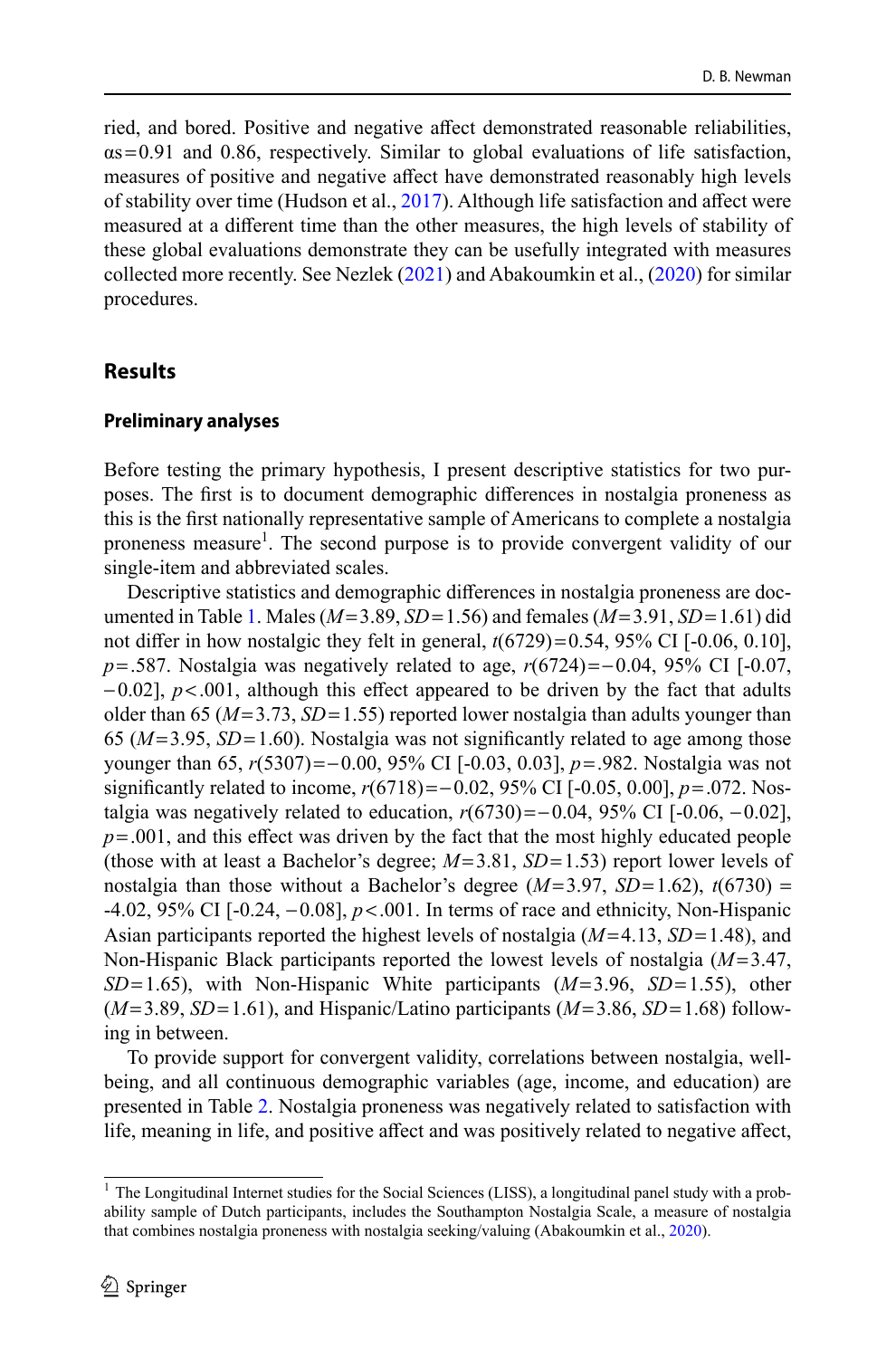Low Income Amplifes the Negative Relationship Between Nostalgia…

|                        | $\tilde{}$ |                    |                                             |         |         |      |        |
|------------------------|------------|--------------------|---------------------------------------------|---------|---------|------|--------|
|                        | Nostalgia  | Meaning<br>in life | Satisfaction Positive Negative<br>with life | affect  | affect  | Age  | Income |
| Nostalgia              |            |                    |                                             |         |         |      |        |
| Meaning in life        | $-0.10$    |                    |                                             |         |         |      |        |
| Satisfaction with life | $-0.14$    | 0.33               |                                             |         |         |      |        |
| Positive affect        | $-0.14$    | 0.27               | 0.65                                        |         |         |      |        |
| Negative affect        | 0.18       | $-0.20$            | $-0.47$                                     | $-0.62$ |         |      |        |
| Age                    | $-0.04$    | 0.04               | 0.10                                        | 0.06    | $-0.18$ |      |        |
| Income                 | $-0.02$    | 0.12               | 0.21                                        | 0.15    | $-0.09$ | 0.03 |        |
| Education              | $-0.04$    | 0.06               | 0.07                                        | 0.08    | $-0.03$ | 0.04 | 0.43   |

<span id="page-6-0"></span>

Note: All correlations were significant at  $p < 0$ l except for the correlations between nostalgia and income ( $p = .072$ ) and between education and negative affect ( $p = .084$ ).

consistent with correlations documented by Newman et al., ([2020,](#page-13-0) Study 2) that used longer versions of each measure. $2$  The single-item measure of meaning in life was positively related to satisfaction with life and positive afect and was negatively related to negative afect, consistent with studies that have used longer versions of these measures (e.g., Newman et al., [2018;](#page-13-13) Steger et al., [2006](#page-14-10)). Meaning in life was also positively related to age and income, consistent with prior research (e.g., Steger et al., [2009](#page-14-14); Ward & King, [2016\)](#page-14-15). Thus, our abbreviated measures demonstrated adequate convergence validity.

# **Primary analyses**

The primary analyses addressed an interaction efect of nostalgia and income on wellbeing. Is the relationship between nostalgia proneness and well-being moderated by income? To answer this question, I examined two main effects of nostalgia on wellbeing and income on well-being before testing the interaction. I used ordinary least squares regression in R and standardized all continuous predictors and outcomes. The analytic syntax is available at OSF: <https://osf.io/vpdm3/>.

In separate models, each well-being variable was regressed on nostalgia and age, gender, education, income, and race/ethnicity. Nostalgia was negatively related to satisfaction with life, *B*=−0.13, 95% CI [-0.16, −0.11], *t* = -9.10, *p*<.001, meaning in life, *B*=−0.09, 95% CI [-0.11, −0.06], *t* = -7.22, *p*<.001, positive afect, *B*=−0.12, 95% CI [-0.15, −0.09], *t* = -8.15, *p*<.001, and was positively related to negative affect,  $B=0.17$ , 95% CI [0.14, 0.20],  $t=11.57$ ,  $p<.001<sup>3</sup>$ . Generalizing the findings

<sup>&</sup>lt;sup>2</sup> The negative correlations between nostalgia proneness and positive activated and positive deactivated affect reported by Newman et al., [\(2020](#page-13-0), Study 2) were not significantly different from zero but were trending in the negative direction.

<sup>&</sup>lt;sup>3</sup> A common analysis in the mixed emotions literature is to control for the effects of positive and negative afect. After controlling for positive and negative afect when satisfaction and meaning were regressed on nostalgia and demographic controls, nostalgia was still negatively related to satisfaction and meaning. This suggests that the predictive role of nostalgia on well-being cannot be solely attributed to one particular valence. See Supplemental Materials for details.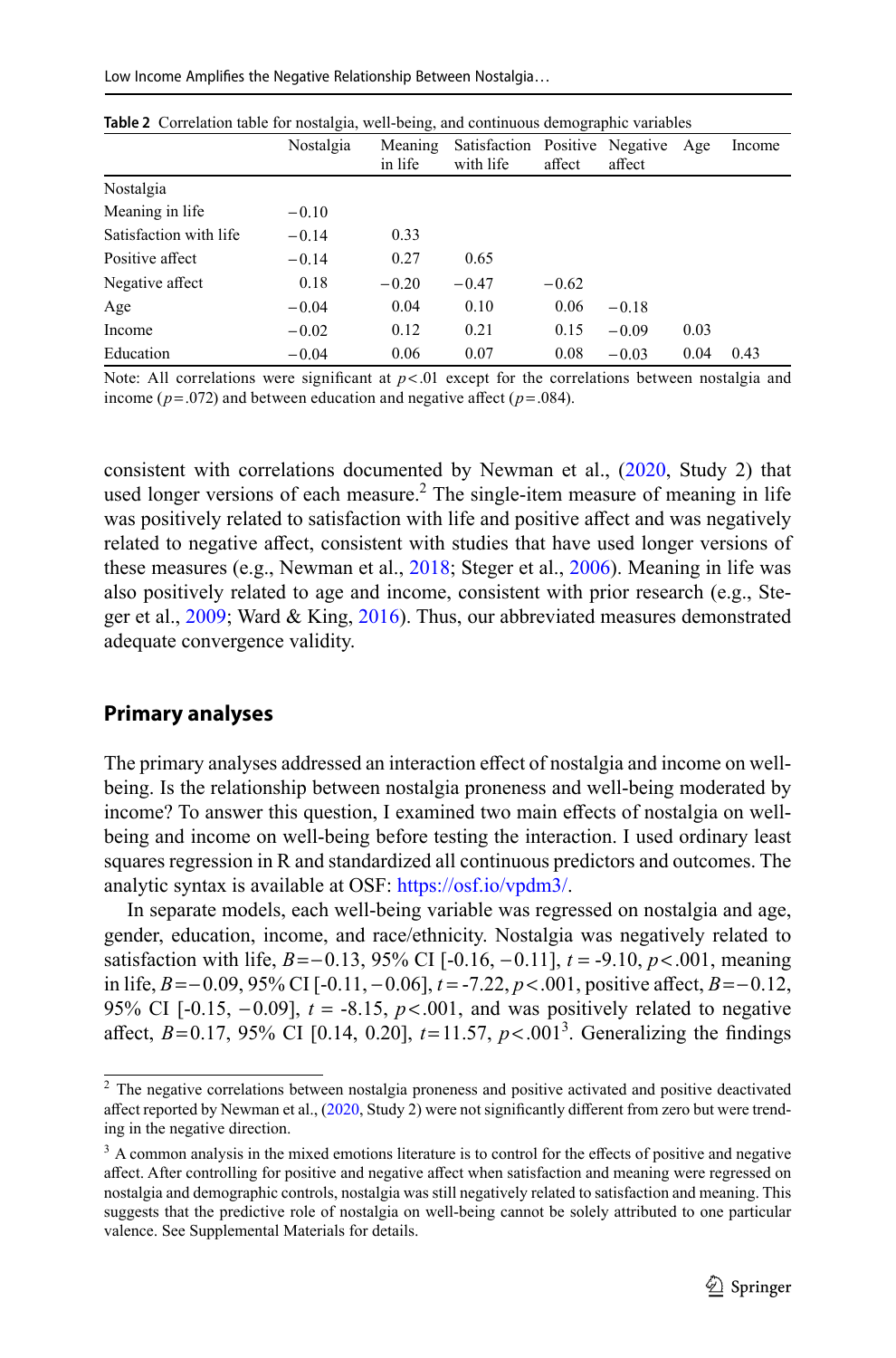from Newman et al., [\(2020](#page-13-0)), nostalgia was negatively related to well-being controlling for demographic variables. Next, in separate models, each well-being variable was regressed on income and the same set of demographic controls. Income was positively related to satisfaction with life,  $B=0.24$ , 95% CI [0.21, 0.27],  $t=14.22$ , *p*<.001, meaning in life, *B*=0.13, 95% CI [0.11, 0.16], *t*=9.81 *p*<.001, positive affect,  $B = 0.16$ , 95% CI [0.13, 0.20],  $t = 9.47$ ,  $p < .001$ , and negatively related to negative affect  $B = -0.11$ , 95% CI [-0.15, -0.08],  $t = -6.52$ ,  $p < .001$ .

Critically, interaction efects were tested by including nostalgia, income, and an interaction term along with demographic controls as predictors. Interaction terms were significant for satisfaction with life,  $B=0.15$ , 95% CI [0.06, 0.23],  $t=3.35$ , *p*<.001, meaning in life, *B*=0.12, 95% CI [0.05, 0.18], *t*=3.30, *p*<.001, positive afect, *B*=0.10, 95% CI [0.02, 0.19], *t*=2.35, *p*=.019, and negative afect, *B*=−0.12, 95% CI  $[-0.20, -0.03]$ ,  $t = -2.68$ ,  $p = .007<sup>4</sup>$ . The relationship between nostalgia and well-being was moderated by income such that the negative relationship between

<span id="page-7-0"></span>

**Fig. 1** Interactive efects of nostalgia and income on well-being. Note: Dashed lines indicate the fgures are zoomed in to more easily display the direction of the relationships. The negative relationships between nostalgia and well-being are stronger among lower income households than among higher income households

<sup>&</sup>lt;sup>4</sup> Similar to before, additional models controlled for the effects of positive and negative affect in predicting satisfaction and meaning in life. The interaction terms remained signifcant or marginally signifcant. Details are provided in Supplemental Materials.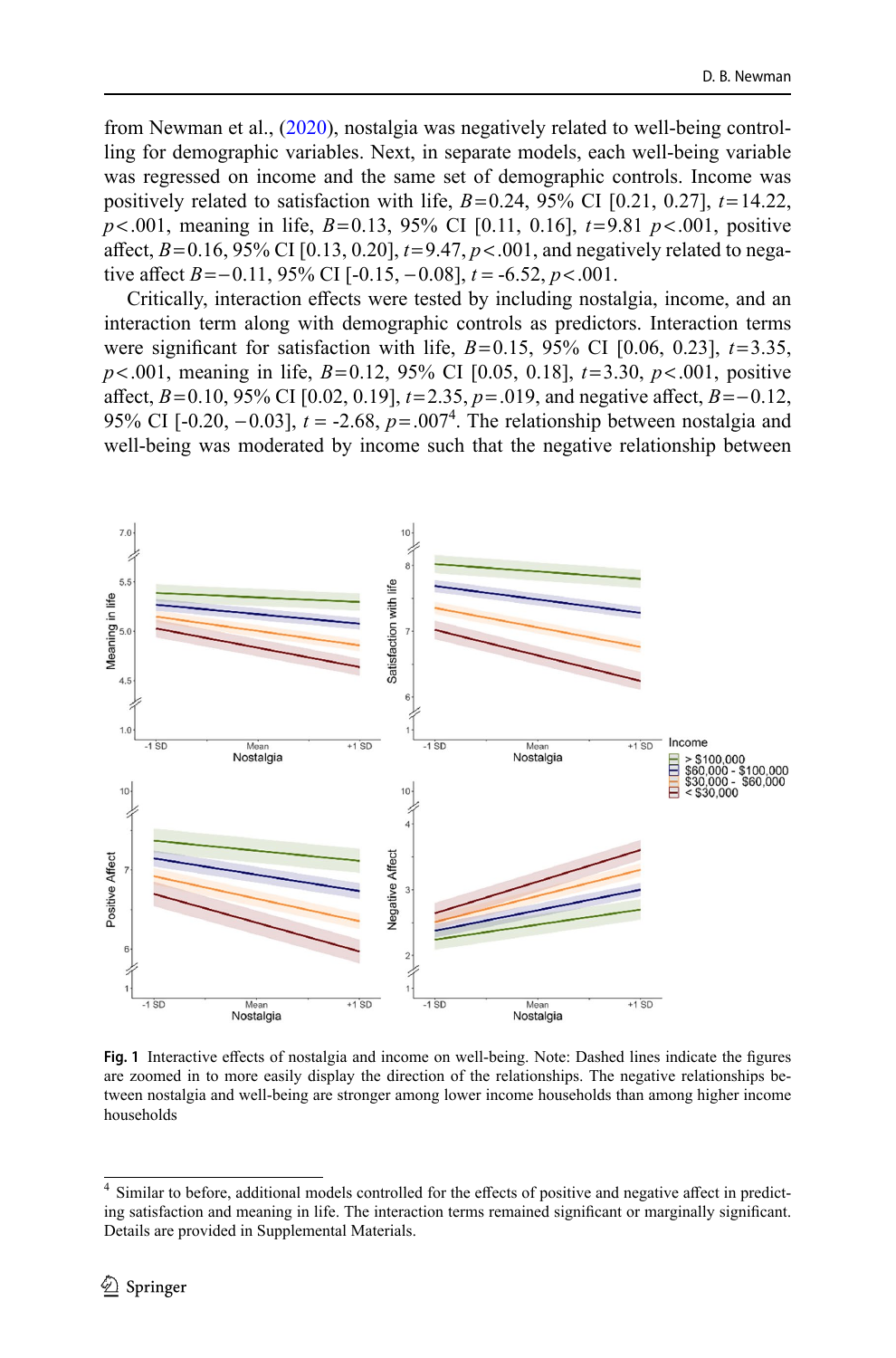nostalgia and well-being was stronger among lower income households than among higher income households, as depicted in Fig. [1.](#page-7-0) When viewed alternatively, the positive relationship between income and well-being was stronger among those high in nostalgia proneness than among those low in nostalgia proneness.

The interaction analysis that used the Satisfaction with Life Scale (Diener et al., 1985) completed after nostalgia replicated those with the measure of satisfaction with life completed prior to nostalgia, *B*=0.11, 95% CI [0.02, 0.20], *t*=2.51, *p*=.012. (See Supplemental Materials for additional details.) Thus, the analyses were robust across diferent measures of well-being completed at diferent times.

#### **Discussion**

The present study served exploratory and confrmatory research agendas: documenting demographic diferences in nostalgia proneness and testing a theory that argues that the relationship between nostalgia proneness and well-being is context dependent. As this dataset is the frst nationally representative sample of Americans to assess nostalgia proneness, documenting demographic diferences is important for generating hypotheses for future research. There were no gender diferences in nostalgia proneness. Those over age 65 reported lower nostalgia than those younger than 65. Highly educated individuals reported lower nostalgia than the less well educated, but income was not associated with nostalgia. Among the diferent races and ethnicities represented in the dataset, Non-Hispanic Asian participants reported the highest levels of nostalgia while Non-Hispanic Black participants reported the lowest levels.

The key purpose of this research was to test a theory about contextual effects of nostalgia proneness on well-being (e.g., Newman & Sachs [2020](#page-13-2)). Under favorable conditions, nostalgia may be relatively more sweet than bitter and may subsequently predict greater well-being. In contrast, when life is not going well, nostalgic feelings may be characterized as relatively more bitter than sweet and could predict lower well-being. In a similar vein, the within-person relationships between daily nostalgic states and well-being were more strongly negative when people felt lonely than when they did not feel as lonely (Newman & Sachs, [2020\)](#page-13-2).

The present fndings provide additional support for this theory by demonstrating that the negative relationships between nostalgia proneness and well-being were signifcantly stronger among lower income households. Presumably, nostalgic feelings among lower income households are elicited in less favorable situations or circumstances compared to higher income households. The contextual efects of income levels can subsequently predict well-being.

Before discussing implications and future directions, it is important to note that the fndings and theory appear at frst glance to contrast with research that has suggested that nostalgia can be used as a buffer against negative experiences (Sedikides et al., [2015](#page-14-16)). For instance, following the death of a loved one, individual diferences in nostalgia predicted less intrusive thoughts over a one month period (Reid et al., [2021\)](#page-14-17). In a diferent study among Syrian refugees, recalling their most nostalgic feeling increased certain positive emotions, self-continuity, meaning in life, self-esteem, and social connectedness compared to refections of an ordinary experience (Wildschut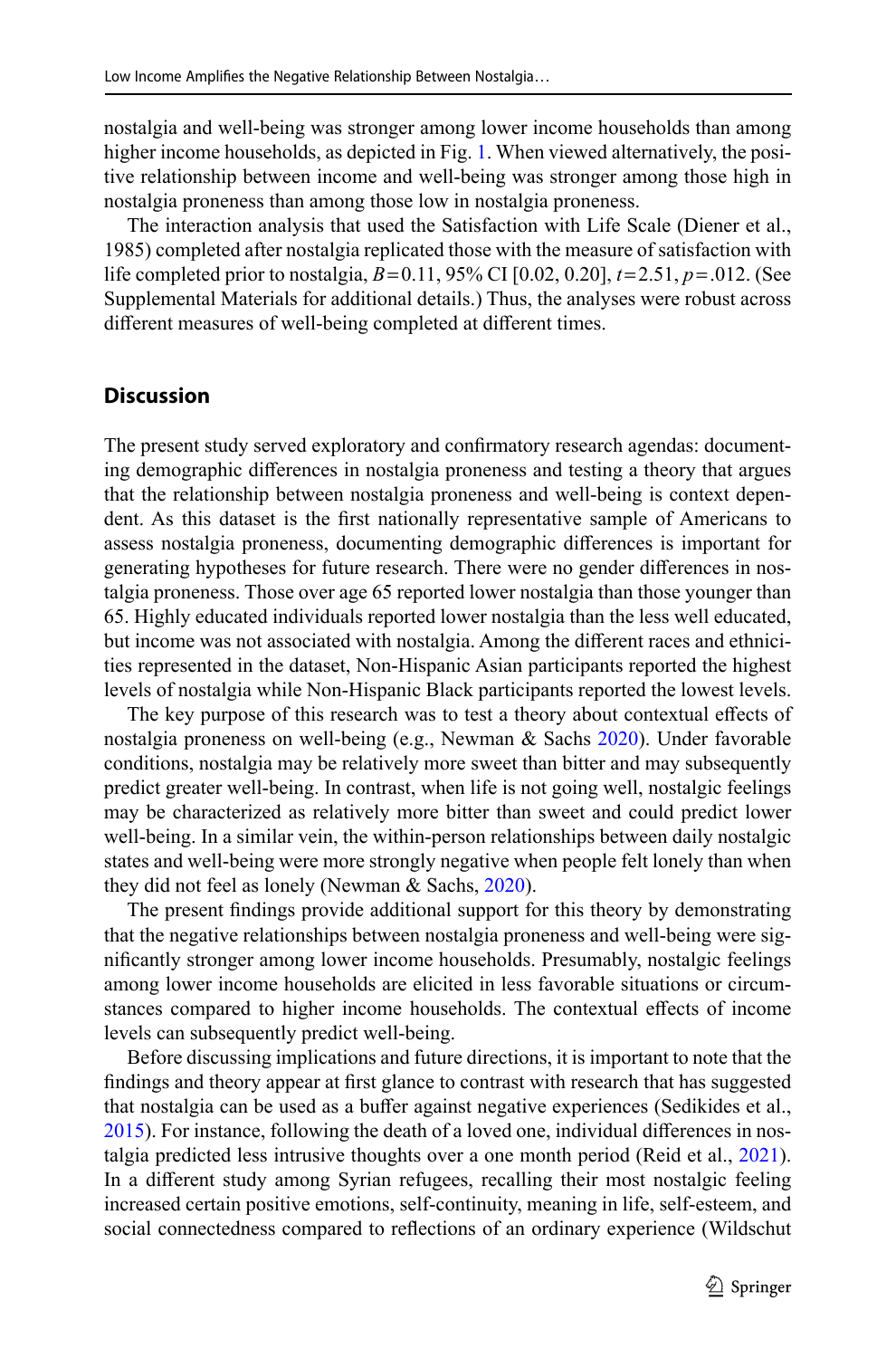et al., [2019\)](#page-15-1). These fndings suggest that nostalgia can serve a palliative function by alleviating the negative efects of dire situations.

To reconcile the apparent discrepancies between prior research and the present fndings, it is important to consider methodological and theoretical factors. The studies that have documented palliative effects of nostalgia proneness (i.e., measured as an individual diference) have primarily relied on the Southampton Nostalgia Scale (SNS; Barrett et al., [2010](#page-12-4)) whereas the present study relied on the Personal Inventory of Nostalgic Experiences (PINE; Newman et al., [2020\)](#page-13-0) Scale. The SNS confounds nostalgia proneness with nostalgia seeking or valuing nostalgia, a component closely linked to approach motivation (Newman et al., [2020](#page-13-0)). In contrast, the items from the PINE Scale are motivationally neutral. This suggests that the act of valuing or seeking nostalgia could serve as a bufer against negative experiences, whereas the tendency to simply feel nostalgic may not. In other studies, participants are specifcally asked to engage in the recollection of a very nostalgic experience, which tends to have positive effects (Sedikides et al., [2015\)](#page-14-16). Similar to clinical trials or interventions, the refection of a specifc, highly nostalgic feeling may have certain benefts that can alleviate negative efects. Thus, whereas prior research has demonstrated that nostalgia may have benefcial efects in certain negative circumstances, the present study shows that nostalgia proneness measured in a motivationally neutral manner is particularly negatively related to well-being. The present study does not negate or contradict prior research. Rather, the present study addresses a unique question.

In addition to the contextual efects of nostalgia on well-being, the present study augments our understanding of the potential efects of income on well-being. The positive relationships between income and various well-being measures replicate previous research that has measured these constructs at the level of individual differences (e.g., Diener et al., [2010](#page-13-14); Kahneman & Deaton, [2010](#page-13-15); Ward & King, [2016\)](#page-14-15). The present fndings also show that not only does income relate positively to wellbeing, but the relationship is stronger among people high in nostalgia proneness. That is, income seems to more strongly predict well-being among people who tend to feel highly nostalgic than among people who feel less nostalgic.

Interpreted in an alternative manner, the results could suggest that income serves as a bufer against the negative efects of nostalgia. Higher levels of income are associated with a sense of freedom, control, and choice (Kraus et al., [2012](#page-13-8)), which means that income could allow people to engage in nostalgic thoughts when it is convenient and somewhat benefcial. Lower income individuals tend to engage with their environment because they need to manage threats and external constraints (Kraus et al., [2009](#page-13-16)), and this could mean they are forced to engage in nostalgic feelings during inopportune moments when it could be particularly detrimental to their well-being. Additionally, income could provide the resources to alleviate the pains associated with nostalgia. For example, the sadness that accompanies a nostalgic feeling for a childhood friend who lives far away could be ofset among those who have the financial resources to afford a trip to visit the childhood friend, thus improving one's well-being. Admittedly speculative, this possibility requires studies designed to test such processes. Nevertheless, the current research provides a nuanced understanding of how the efect of income on well-being varies as a function of nostalgia proneness.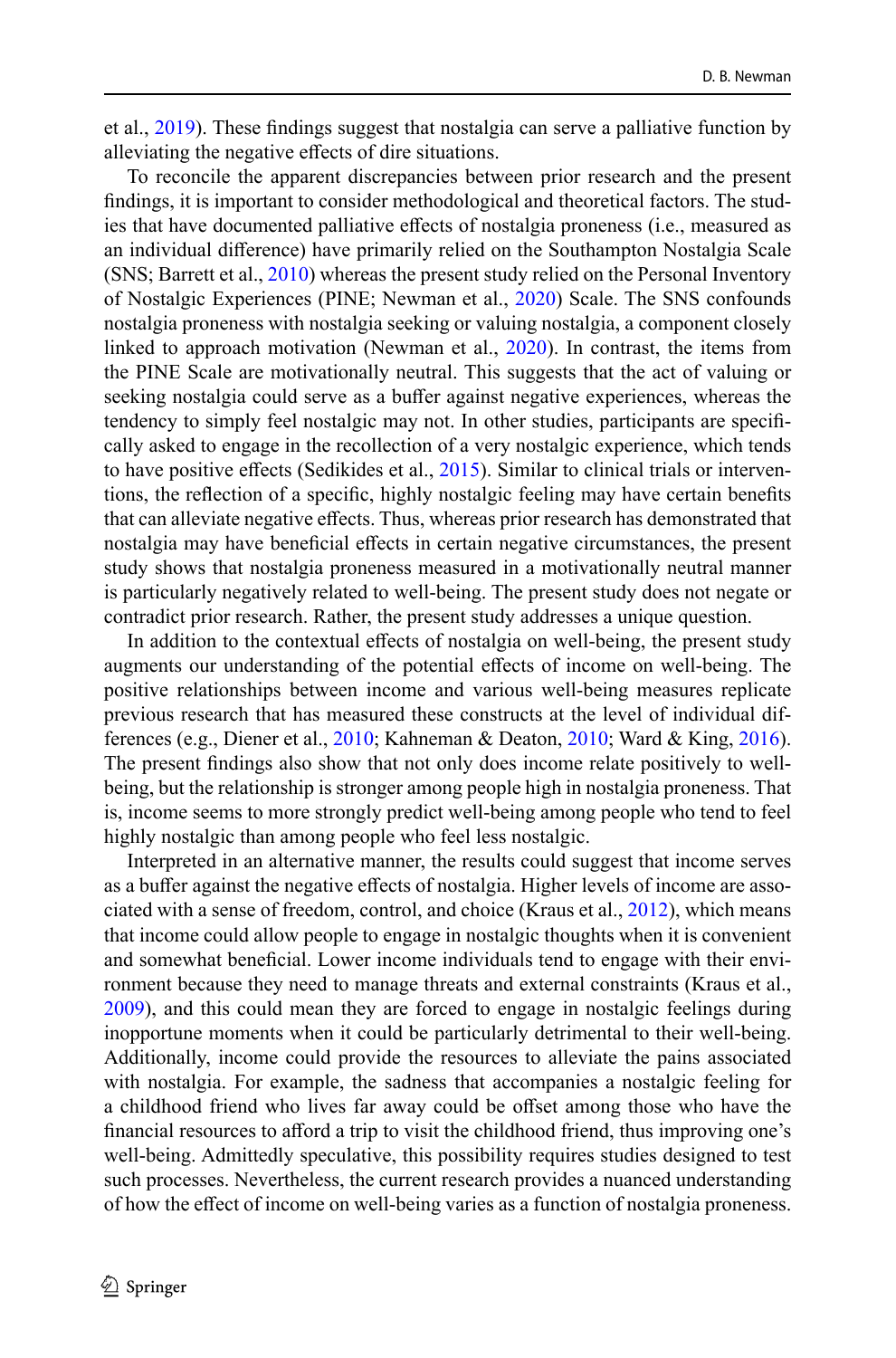The present research has implications beyond nostalgia for mixed emotions more broadly. Recent research has documented a range of consequences of mixed emotional experiences. For instance, mixed emotions predict a higher likelihood of engaging in preventative health behaviors during the Covid-19 pandemic (Oh  $&$  Tong, [2021](#page-14-18)) and can attenuate declines in physical health (Hershfeld et al., [2013\)](#page-13-17). Mixed emotions have also predicted greater eudaimonic well-being (Berrios et al., [2018](#page-12-5)) and improved psychological well-being (Adler & Hershfeld, [2012](#page-12-6)). In contrast, other studies have shown that mixed emotions predict lower well-being roughly ten years later (Oh, [2022](#page-14-19)). People who experience high levels of mixed emotions in daily life also tend to report high levels of neuroticism (Barford et al., [2020](#page-12-7)), which is negatively associated with well-being. Although the present results do not clarify these inconsistent fndings, they could point to potential explanations for these discrepancies by emphasizing the importance of moderating factors. Just as income moderated the relationship between nostalgia proneness and well-being, other moderating factors could point to reasons why mixed emotions may be benefcial in certain contexts and harmful in others.

# **Limitations and future directions**

A few limitations and directions for future research are worth noting. Similar to panel studies with measures assessed at diferent times, some of the well-being measures in the present study were administered prior to nostalgia, whereas others were measured at the same time or after nostalgia. Outcome measures are ideally assessed after predictors; this limitation was addressed by analyses that showed that the pattern of results remained the same across all well-being outcomes measured at diferent times. More importantly though, given the cross-sectional and correlational nature of the data, causal claims cannot be made. Although the data are consistent with a model that involves causal processes, the correlations could be interpreted diferently. It is possible that well-being might cause people to feel more or less nostalgic over time, and well-being and nostalgia could potentially infuence people's income. As income is difcult to manipulate (as are individual diferences), longitudinal studies would be necessary to examine lagged processes over time. Longitudinal studies would also be valuable in teasing apart cohort efects or factors pertaining specifcally to major world events, such as the Covid-19 pandemic. Because the interaction efects were similar for both satisfaction with life measures which were measured before and after the onset of the Covid-19 pandemic, it suggests the fndings may be robust across such contexts, but additional research would be needed. Additionally, the exact mechanisms explaining why nostalgia elicited among members of lower income households is negatively related to well-being are difficult to discern in crosssectional data. Nostalgia elicited in negative situations may make the negative aspects associated with nostalgic feelings quite salient or they may remind people that their current situation is not as rosy as their remembered past (Iyer & Jetten, [2011;](#page-13-18) Osborn et al., [2020](#page-14-20)). Future research is necessary is examine the precise mechanisms.

As is common practice in panel studies, some of the measures were assessed with one or two items. Although abbreviated scales often converge with results from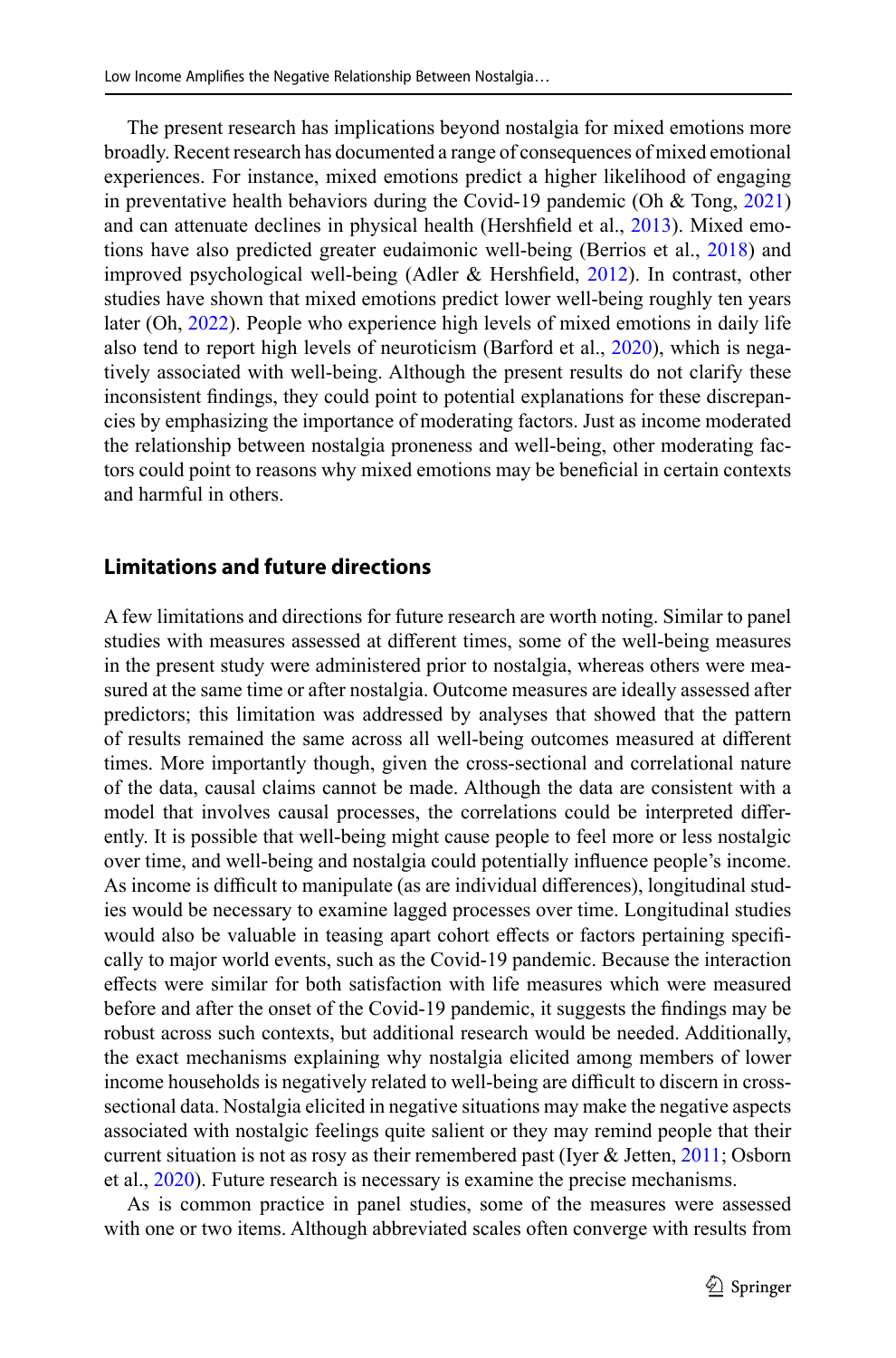lengthier corresponding scales as was documented in these data, single item scales may not capture the complex facets of a construct. For instance, recent work has suggested that meaning in life is a higher order factor that consists of three facets: purpose, coherence, and significance (George & Park,  $2016$ ; Martela & Steger,  $2016$ ). Future research could examine how nostalgia and income infuence specifc facets of well-being in diferential ways. Relatedly, the present study included two items that assessed personal nostalgia. Recent work has shown that personal nostalgia and collective nostalgia may have divergent efects on attitudes and prejudice (Behler et al., [2021](#page-12-8); Wohl et al., [2020\)](#page-15-2). It would be fruitful to examine the efects of income and diferent forms of nostalgia (e.g., collective nostalgia, anticipatory nostalgia; Batcho [2020](#page-12-9); Batcho & Shikh, [2016\)](#page-12-10) on well-being in future research.

### **Summary**

In conclusion, nostalgia proneness is negatively related to well-being, but this relationship is context sensitive. The strength of this association may vary depending on people's current life circumstances. The negative relationship between nostalgia proneness and well-being is amplifed among members of lower income households. Although correlational, these fndings are consistent with a process model that shows that nostalgia elicited in negative situations can have particularly detrimental efects on well-being.

### **Open Practices Statement**

The data are available at <https://uasdata.usc.edu/UAS-212>to the public and the analytic syntax is available at the OSF [\(https://osf.io/vpdm3/\)](https://osf.io/vpdm3/) for the purpose of verifcation of the results presented in this manuscript. The analyses were not formally preregistered.

**Supplementary information** The online version contains supplementary material available at [https://doi.](http://dx.doi.org/10.1007/s11482-022-10066-8) [org/10.1007/s11482-022-10066-8](http://dx.doi.org/10.1007/s11482-022-10066-8).

**Acknowledgements** I thank Norbert Schwarz for his helpful comments on an early version of the manuscript. I also thank Arie Kapteyn's research team at USC for conducting the Understanding America Study. The project described in this paper relies on data from the surveys administered by the Understanding America Study (UAS), which is maintained by the Center for Economic and Social Research (CESR) at the University of Southern California. The content of this paper is solely the responsibility of the author and does not necessarily represent the official views of USC, CESR, or UAS.

**Authors' contributions:** Not applicable

**Funding** This research was supported by NIMH (T32MH019391).

**Availability of data and material/code availability** Data are available at <https://uasdata.usc.edu/UAS-212> and the syntax is available at:<https://osf.io/vpdm3/>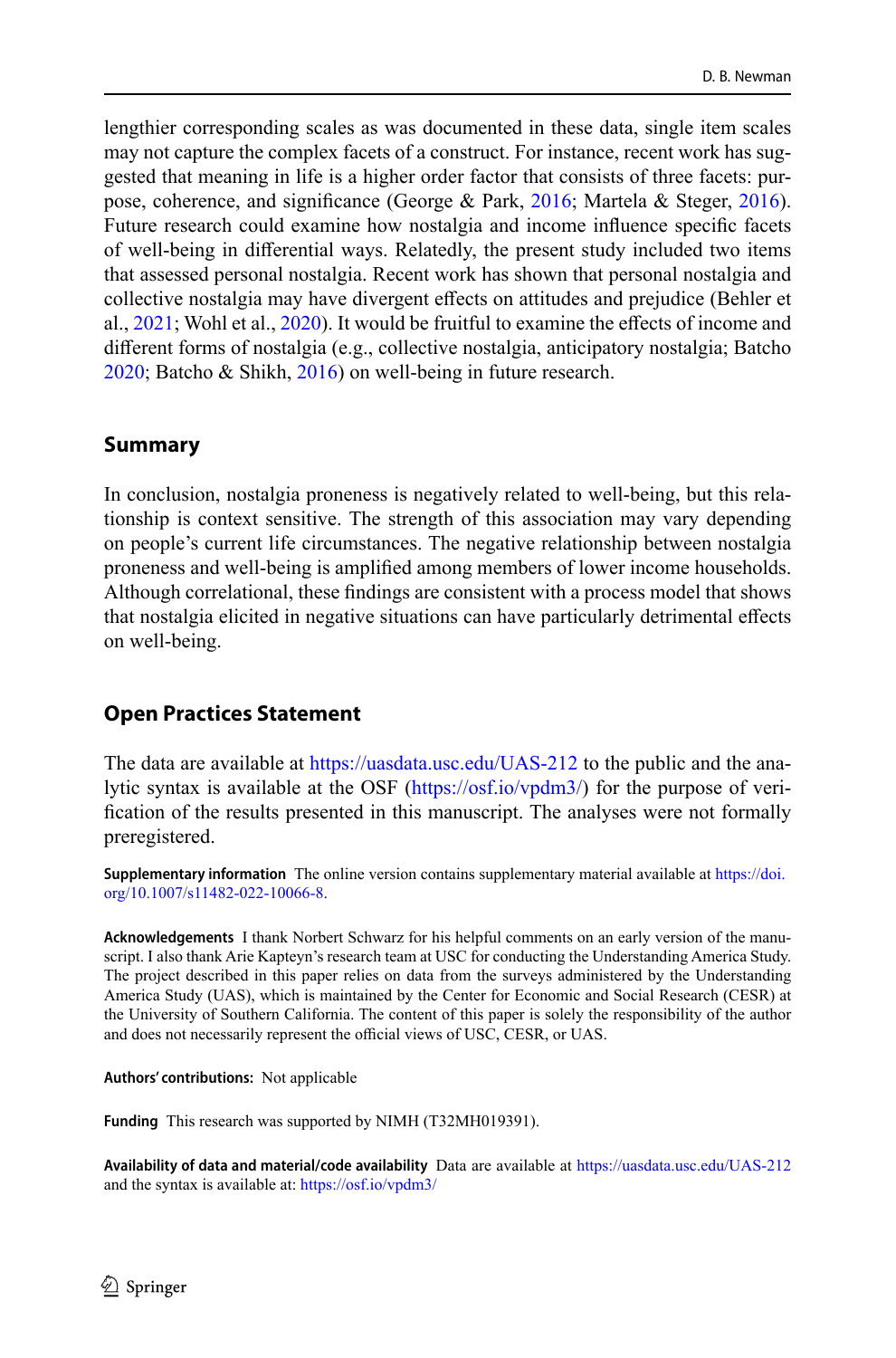#### **Declarations**

**Conficts of interest** The corresponding author states that there is no confict of interest.

**Ethics approval** The questions used in this study were approved by the IRB at the University of Southern California

**Consent to participate** Informed consent was obtained from all individual participants included in the study.

**Consent for publication** Not applicable

**Open Access** This article is licensed under a Creative Commons Attribution 4.0 International License, which permits use, sharing, adaptation, distribution and reproduction in any medium or format, as long as you give appropriate credit to the original author(s) and the source, provide a link to the Creative Commons licence, and indicate if changes were made. The images or other third party material in this article are included in the article's Creative Commons licence, unless indicated otherwise in a credit line to the material. If material is not included in the article's Creative Commons licence and your intended use is not permitted by statutory regulation or exceeds the permitted use, you will need to obtain permission directly from the copyright holder. To view a copy of this licence, visit [http://creativecommons.org/](http://creativecommons.org/licenses/by/4.0/) [licenses/by/4.0/](http://creativecommons.org/licenses/by/4.0/).

### **References**

- <span id="page-12-1"></span>Abakoumkin, G., Wildschut, T., & Sedikides, C. (2020). Nostalgia proneness and the collective self. *Frontiers in Psychology*, *11*. [https://doi.org/10.3389/fpsyg.2020.570621](http://dx.doi.org/10.3389/fpsyg.2020.570621)
- <span id="page-12-6"></span>Adler, J. M., & Hershfeld, H. E. (2012). Mixed emotional experience is associated with and precedes improvements in psychological well-being. *PLOS ONE*, *7*(4), e35633. [https://doi.org/10.1371/jour](http://dx.doi.org/10.1371/journal.pone.0035633)[nal.pone.0035633](http://dx.doi.org/10.1371/journal.pone.0035633)
- <span id="page-12-3"></span>Anusic, I., & Schimmack, U. (2016). Stability and change of personality traits, self-esteem, and wellbeing: Introducing the meta-analytic stability and change model of retest correlations. *Journal of Personality and Social Psychology*, *110*(5), 766–781. [https://doi.org/10.1037/pspp0000066](http://dx.doi.org/10.1037/pspp0000066)
- <span id="page-12-7"></span>Barford, K. A., Koval, P., Kuppens, P., & Smillie, L. D. (2020). When good feelings turn mixed: Afective dynamics and big fve trait predictors of mixed emotions in daily life. *European Journal of Personality*, *34*(3), 393–411. [https://doi.org/10.1002/per.2264](http://dx.doi.org/10.1002/per.2264)
- <span id="page-12-4"></span>Barrett, F. S., Grimm, K. J., Robins, R. W., Wildschut, T., Sedikides, C., & Janata, P. (2010). Music-evoked nostalgia: Afect, memory, and personality. *Emotion*, *10*(3), 390–403. [https://doi.org/10.1037/](http://dx.doi.org/10.1037/a0019006) [a0019006](http://dx.doi.org/10.1037/a0019006)
- <span id="page-12-0"></span>Batcho, K. I. (2013). Nostalgia: The bittersweet history of a psychological concept. *History of Psychology*, *16*(3), 165–176. [https://doi.org/10.1037/a0032427](http://dx.doi.org/10.1037/a0032427)
- <span id="page-12-10"></span>Batcho, K. I., & Shikh, S. (2016). Anticipatory nostalgia: Missing the present before it's gone. *Personality and Individual Diferences*, *98*, 75–84. [https://doi.org/10.1016/j.paid.2016.03.088](http://dx.doi.org/10.1016/j.paid.2016.03.088)
- <span id="page-12-9"></span>Batcho, K. I. (2020). When nostalgia tilts to sad: Anticipatory and personal nostalgia. *Frontiers in Psychology*, *11*. [https://doi.org/10.3389/fpsyg.2020.01186](http://dx.doi.org/10.3389/fpsyg.2020.01186)
- <span id="page-12-8"></span>Behler, A. M. C., Cairo, A., Green, J. D., & Hall, C. (2021). Making America great again? National nostalgia's efect on outgroup perceptions. *Frontiers in Psychology*, *12*, 555667. [https://doi.org/10.3389/](http://dx.doi.org/10.3389/fpsyg.2021.555667) [fpsyg.2021.555667](http://dx.doi.org/10.3389/fpsyg.2021.555667)
- <span id="page-12-5"></span>Berrios, R., Totterdell, P., & Kellett, S. (2018). When feeling mixed can be meaningful: The relation between mixed emotions and eudaimonic well-being. *Journal of Happiness Studies*, *19*(3), 841–861. [https://doi.org/10.1007/s10902-017-9849-y](http://dx.doi.org/10.1007/s10902-017-9849-y)
- <span id="page-12-2"></span>Cheung, F., & Lucas, R. E. (2014). Assessing the validity of single-item life satisfaction measures: Results from three large samples. *Quality of Life Research*, *23*(10), 2809–2818. [https://doi.org/10.1007/](http://dx.doi.org/10.1007/s11136-014-0726-4) [s11136-014-0726-4](http://dx.doi.org/10.1007/s11136-014-0726-4)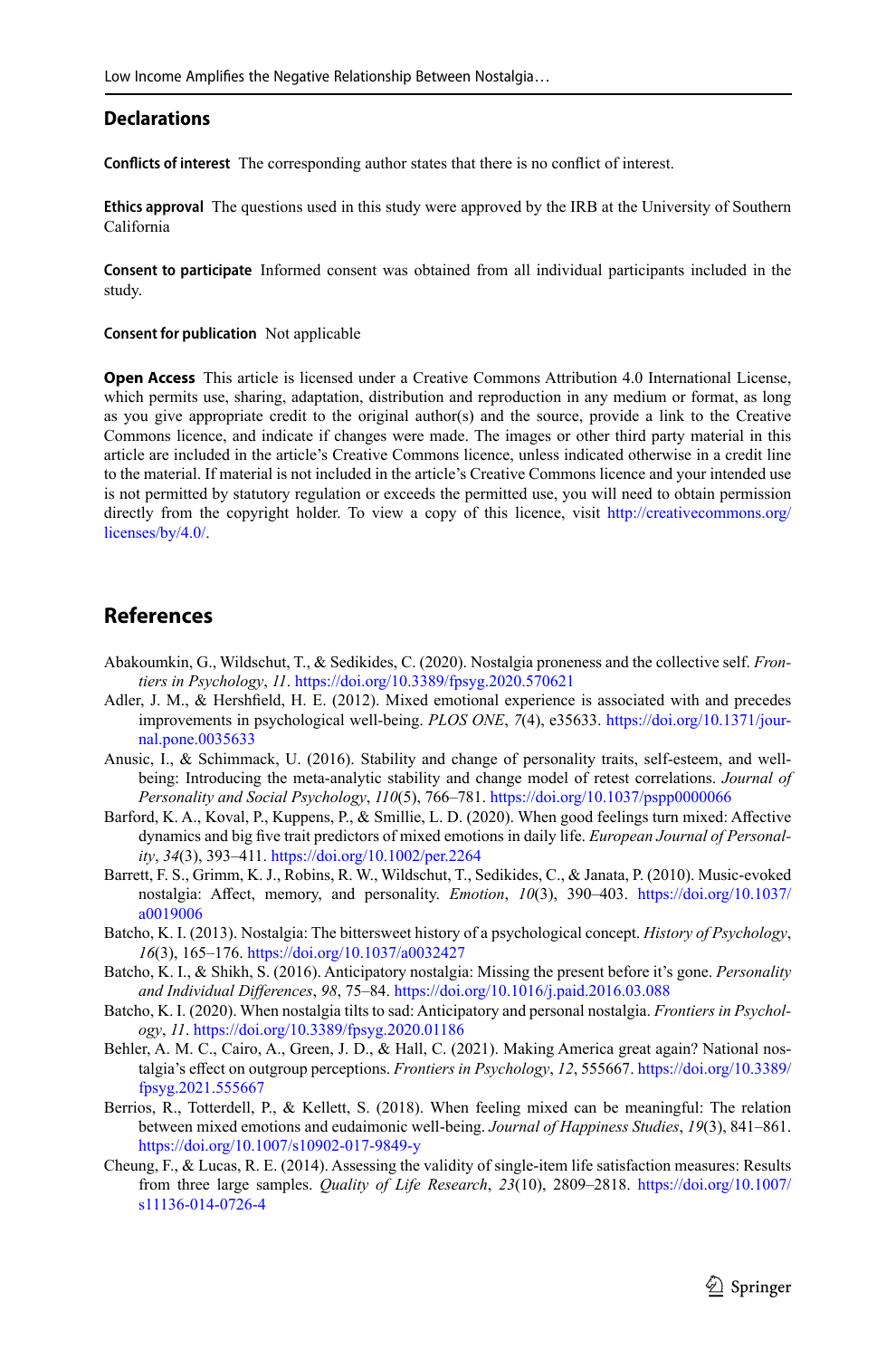- <span id="page-13-5"></span>Cummins, R. A. (2000). Objective and subjective quality of life: An interactive model. *Social Indicators Research*, *52*(1), 55–72. [https://doi.org/10.1023/A:1007027822521](http://dx.doi.org/10.1023/A:1007027822521)
- <span id="page-13-6"></span>Deaton, A. (2008). Income, health, and well-being around the world: Evidence from the Gallup World Poll. *Journal of Economic Perspectives*, *22*(2), 53–72. [https://doi.org/10.1257/jep.22.2.53](http://dx.doi.org/10.1257/jep.22.2.53)
- <span id="page-13-14"></span>Diener, E., Ng, W., Harter, J., & Arora, R. (2010). Wealth and happiness across the world: Material prosperity predicts life evaluation, whereas psychosocial prosperity predicts positive feeling. *Journal of Personality and Social Psychology*, *99*(1), 52–61. [https://doi.org/10.1037/a0018066](http://dx.doi.org/10.1037/a0018066)
- <span id="page-13-11"></span>Gardner, D. G., Cummings, L. L., Dunham, R. B., & Pierce, J. L. (1998). Single-item versus multiple-item measurement scales: An empirical comparison. *Educational and Psychological Measurement*, *58*(6), 898–915. [https://doi.org/10.1177/0013164498058006003](http://dx.doi.org/10.1177/0013164498058006003)
- <span id="page-13-19"></span>George, L. S., & Park, C. L. (2016). Meaning in life as comprehension, purpose, and mattering: Toward integration and new research questions. *Review of General Psychology*, *20*(3), 205–220. [https://doi.](http://dx.doi.org/10.1037/gpr0000077) [org/10.1037/gpr0000077](http://dx.doi.org/10.1037/gpr0000077)
- <span id="page-13-17"></span>Hershfeld, H. E., Scheibe, S., Sims, T. L., & Carstensen, L. L. (2013). When feeling bad can be good: Mixed emotions beneft physical health across adulthood. *Social Psychological and Personality Science*, *4*(1), 54–61. [https://doi.org/10.1177/1948550612444616](http://dx.doi.org/10.1177/1948550612444616)
- <span id="page-13-12"></span>Hudson, N. W., Lucas, R. E., & Donnellan, M. B. (2017). Day-to-day affect is surprisingly stable: A 2-year longitudinal study of well-being. *Social Psychological and Personality Science*, *8*(1), 45–54. [https://](http://dx.doi.org/10.1177/1948550616662129) [doi.org/10.1177/1948550616662129](http://dx.doi.org/10.1177/1948550616662129)
- <span id="page-13-18"></span>Iyer, A., & Jetten, J. (2011). What's left behind: Identity continuity moderates the efect of nostalgia on well-being and life choices. *Journal of Personality and Social Psychology*, *101*(1), 94–108. [https://](http://dx.doi.org/10.1037/a0022496) [doi.org/10.1037/a0022496](http://dx.doi.org/10.1037/a0022496)
- <span id="page-13-7"></span>Johnson, W., & Krueger, R. F. (2006). How money buys happiness: Genetic and environmental processes linking fnances and life satisfaction. *Journal of Personality and Social Psychology*, *90*(4), 680–691. [https://doi.org/10.1037/0022-3514.90.4.680](http://dx.doi.org/10.1037/0022-3514.90.4.680)
- <span id="page-13-3"></span>Kahneman, D. (1999). Objective happiness. In D. Kahneman, E. Diener, & N. Schwarz (Eds.), *Well-being: Foundations of hedonic psychology* (pp. 3–25). Russell Sage Foundation
- <span id="page-13-15"></span>Kahneman, D., & Deaton, A. (2010). High income improves evaluation of life but not emotional wellbeing. *Proceedings of the National Academy of Sciences*, *107*(38), 16489–16493. [https://doi.](http://dx.doi.org/10.1073/pnas.1011492107) [org/10.1073/pnas.1011492107](http://dx.doi.org/10.1073/pnas.1011492107)
- <span id="page-13-16"></span>Kraus, M. W., Pif, P. K., & Keltner, D. (2009). Social class, sense of control, and social explanation. *Journal of Personality and Social Psychology*, *97*(6), 992–1004. [https://doi.org/10.1037/a0016357](http://dx.doi.org/10.1037/a0016357)
- <span id="page-13-8"></span>Kraus, M. W., Pif, P. K., Mendoza-Denton, R., Rheinschmidt, M. L., & Keltner, D. (2012). Social class, solipsism, and contextualism: How the rich are diferent from the poor. *Psychological Review*, *119*(3), 546–572. [https://doi.org/10.1037/a0028756](http://dx.doi.org/10.1037/a0028756)
- <span id="page-13-9"></span>Lachman, M. E., & Weaver, S. L. (1998). The sense of control as a moderator of social class diferences in health and well-being. *Journal of Personality and Social Psychology*, *74*(3), 763–773. [https://doi.](http://dx.doi.org/10.1037/0022-3514.74.3.763) [org/10.1037/0022-3514.74.3.763](http://dx.doi.org/10.1037/0022-3514.74.3.763)
- <span id="page-13-20"></span>Martela, F., & Steger, M. F. (2016). The three meanings of meaning in life: Distinguishing coherence, purpose, and signifcance. *The Journal of Positive Psychology*, *11*(5), 531–545. [https://doi.org/10.1](http://dx.doi.org/10.1080/17439760.2015.1137623) [080/17439760.2015.1137623](http://dx.doi.org/10.1080/17439760.2015.1137623)
- <span id="page-13-4"></span>Muise, A., Kim, J. J., Debrot, A., Impett, E. A., & MacDonald, G. (2020). Sexual nostalgia as a response to unmet sexual and relational needs: The role of attachment avoidance. *Personality and Social Psychology Bulletin*, *46*(11), 1538–1552. [https://doi.org/10.1177/0146167220907468](http://dx.doi.org/10.1177/0146167220907468)
- <span id="page-13-10"></span>Napier, J. L., & Jost, J. T. (2008). Why are conservatives happier than liberals? *Psychological Science*, *19*(6), 565–572. [https://doi.org/10.1111/j.1467-9280.2008.02124.x](http://dx.doi.org/10.1111/j.1467-9280.2008.02124.x)
- <span id="page-13-1"></span>Nash, J. E. (2012). Ringing the chord: Sentimentality and nostalgia among male singers. *Journal of Contemporary Ethnography*, *41*(5), 581–606. [https://doi.org/10.1177/0891241611429943](http://dx.doi.org/10.1177/0891241611429943)
- <span id="page-13-13"></span>Newman, D. B., Nezlek, J. B., & Thrash, T. M. (2018). The dynamics of searching for meaning and presence of meaning in daily life. *Journal of Personality*, *86*(3), 368–379. [https://doi.org/10.1111/](http://dx.doi.org/10.1111/jopy.12321) [jopy.12321](http://dx.doi.org/10.1111/jopy.12321)
- <span id="page-13-2"></span>Newman, D. B., & Sachs, M. E. (2020). The negative interactive efects of nostalgia and loneliness on afect in daily life. *Frontiers in Psychology*, *11*. [https://doi.org/10.3389/fpsyg.2020.02185](http://dx.doi.org/10.3389/fpsyg.2020.02185)
- <span id="page-13-0"></span>Newman, D. B., Sachs, M. E., Stone, A. A., & Schwarz, N. (2020). Nostalgia and well-being in daily life: An ecological validity perspective. *Journal of Personality and Social Psychology*, *118*(2), 325–347. [https://doi.org/10.1037/pspp0000236](http://dx.doi.org/10.1037/pspp0000236)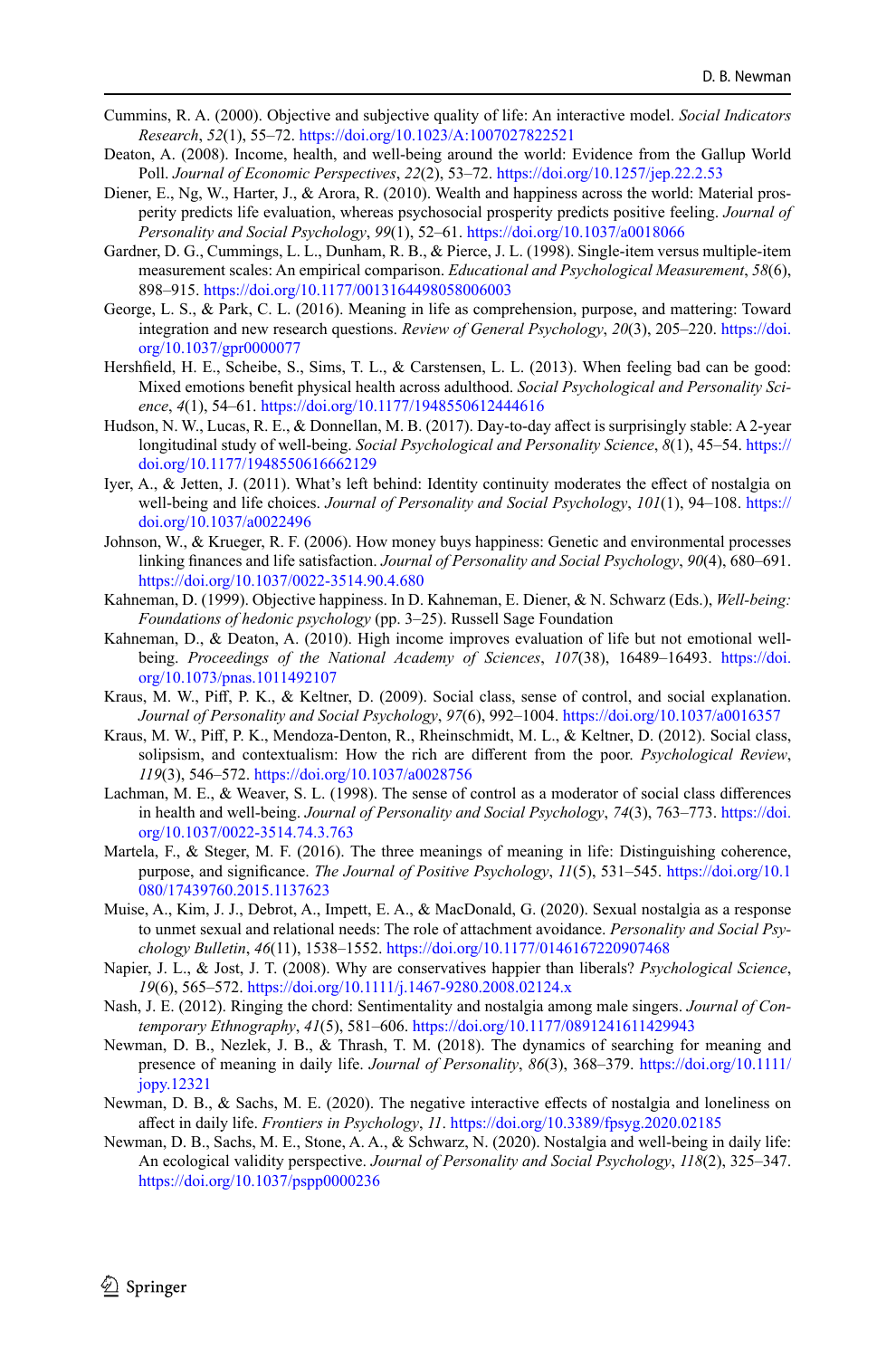- <span id="page-14-13"></span>Nezlek, J. B. (2021). Relationships among belief in God, well-being, and social capital in the 2020 European and World Values Surveys: Distinguishing interpersonal and ideological prosociality. *Journal of Religion and Health*. [https://doi.org/10.1007/s10943-021-01411-6](http://dx.doi.org/10.1007/s10943-021-01411-6)
- <span id="page-14-18"></span>Oh, V. Y. S., & Tong, E. M. W. (2021). Mixed emotions, but not positive or negative emotions, facilitate legitimate virus-prevention behaviors and eudaimonic outcomes in the emergence of the COVID-19 crisis. *Afective Science*, *2*(3), 311–323. [https://doi.org/10.1007/s42761-021-00045-x](http://dx.doi.org/10.1007/s42761-021-00045-x)
- <span id="page-14-19"></span>Oh, V. Y. S. (2022). Torn between valences: Mixed emotions predict poorer psychological well-being and job burnout. *Journal of Happiness Studies*. [https://doi.org/10.1007/s10902-021-00493-z](http://dx.doi.org/10.1007/s10902-021-00493-z)
- <span id="page-14-20"></span>Osborn, H., Markman, K. D., & Howell, J. L. (2020). Nostalgia and temporal self-appraisal: Divergent evaluations of past and present selves. *Self and Identity*, *0*(0), 1–22. [https://doi.org/10.1080/152988](http://dx.doi.org/10.1080/15298868.2020.1846607) [68.2020.1846607](http://dx.doi.org/10.1080/15298868.2020.1846607)
- <span id="page-14-7"></span>Pif, P. K., & Moskowitz, J. P. (2018). Wealth, poverty, and happiness: Social class is diferentially associated with positive emotions. *Emotion*, *18*(6), 902–905. [https://doi.org/10.1037/emo0000387](http://dx.doi.org/10.1037/emo0000387)
- <span id="page-14-17"></span>Reid, C. A., Green, J. D., Short, S. D., Willis, K. D., Moloney, J. M., Collison, E. A. … Gramling, S. (2021). The past as a resource for the bereaved: Nostalgia predicts declines in distress. *Cognition and Emotion*, *35*(2), 256–268. [https://doi.org/10.1080/02699931.2020.1825339](http://dx.doi.org/10.1080/02699931.2020.1825339)
- <span id="page-14-9"></span>Robins, R. W., Hendin, H. M., & Trzesniewski, K. H. (2001). Measuring global self-esteem: Construct validation of a single-item measure and the Rosenberg Self-Esteem Scale. *Personality and Social Psychology Bulletin*, *27*(2), 151–161. [https://doi.org/10.1177/0146167201272002](http://dx.doi.org/10.1177/0146167201272002)
- <span id="page-14-1"></span>Routledge, C., Arndt, J., Sedikides, C., & Wildschut, T. (2008). A blast from the past: The terror management function of nostalgia. *Journal of Experimental Social Psychology*, *44*(1), 132–140. [https://doi.](http://dx.doi.org/10.1016/j.jesp.2006.11.001) [org/10.1016/j.jesp.2006.11.001](http://dx.doi.org/10.1016/j.jesp.2006.11.001)
- <span id="page-14-0"></span>Routledge, C., Arndt, J., Wildschut, T., Sedikides, C., Hart, C. M., Juhl, J. … Schlotz, W. (2011). The past makes the present meaningful: Nostalgia as an existential resource. *Journal of Personality and Social Psychology*, *101*(3), 638–652. [https://doi.org/10.1037/a0024292](http://dx.doi.org/10.1037/a0024292)
- <span id="page-14-12"></span>Schimmack, U., & Oishi, S. (2005). The infuence of chronically and temporarily accessible information on life satisfaction judgments. *Journal of Personality and Social Psychology*, *89*(3), 395–406. [https://](http://dx.doi.org/10.1037/0022-3514.89.3.395) [doi.org/10.1037/0022-3514.89.3.395](http://dx.doi.org/10.1037/0022-3514.89.3.395)
- <span id="page-14-5"></span>Schwarz, N., & Strack, F. (1999). Reports of subjective well-being: Judgmental processes and their methodological implications. In D. Kahneman, E. Diener, & N. Scshwarz (Eds.), *Well-being: Foundations of hedonic psychology* (pp. 61–84). Russell Sage Foundation
- <span id="page-14-16"></span>Sedikides, C., Wildschut, T., Routledge, C., Arndt, J., Hepper, E. G., & Zhou, X. (2015). To nostalgize: Mixing memory with afect and desire. *Advances in Experimental Social Psychology*, *51*, 189–273. [https://doi.org/10.1016/bs.aesp.2014.10.001](http://dx.doi.org/10.1016/bs.aesp.2014.10.001)
- <span id="page-14-2"></span>Seehusen, J., Cordaro, F., Wildschut, T., Sedikides, C., Routledge, C., Blackhart, G. C. … Vingerhoets, A. J. J. M. (2013). Individual diferences in nostalgia proneness: The integrating role of the need to belong. *Personality and Individual Diferences*, *55*(8), 904–908. [https://doi.org/10.1016/j.paid.2013.07.020](http://dx.doi.org/10.1016/j.paid.2013.07.020)
- <span id="page-14-10"></span>Steger, M. F., Frazier, P., Oishi, S., & Kaler, M. (2006). The meaning in life questionnaire: Assessing the presence of and search for meaning in life. *Journal of Counseling Psychology*, *53*(1), 80–93. [https://](http://dx.doi.org/10.1037/0022-0167.53.1.80) [doi.org/10.1037/0022-0167.53.1.80](http://dx.doi.org/10.1037/0022-0167.53.1.80)
- <span id="page-14-11"></span>Steger, M. F., & Kashdan, T. B. (2007). Stability and specificity of meaning in life and life satisfaction over one year. *Journal of Happiness Studies*, *8*(2), 161–179. [https://doi.org/10.1007/s10902-006-9011-8](http://dx.doi.org/10.1007/s10902-006-9011-8)
- <span id="page-14-14"></span>Steger, M. F., Oishi, S., & Kashdan, T. B. (2009). Meaning in life across the life span: Levels and correlates of meaning in life from emerging adulthood to older adulthood. *The Journal of Positive Psychology*, *4*(1), 43–52. [https://doi.org/10.1080/17439760802303127](http://dx.doi.org/10.1080/17439760802303127)
- <span id="page-14-6"></span>Steptoe, A., Deaton, A., & Stone, A. A. (2015). Subjective wellbeing, health, and ageing. *The Lancet*, *385*(9968), 640–648. [https://doi.org/10.1016/S0140-6736\(13\)61489-0](http://dx.doi.org/10.1016/S0140-6736(13)61489-0)
- <span id="page-14-8"></span>Tong, E. M. W., Reddish, P., Oh, V. Y. S., Ng, W., Sasaki, E., Chin, E. D. A., & Diener, E. (2021). Income robustly predicts self-regard emotions. *Emotion*, No Pagination Specifed-No Pagination Specifed. [https://doi.org/10.1037/emo0000933](http://dx.doi.org/10.1037/emo0000933)
- <span id="page-14-3"></span>van Tilburg, W. A. P., Igou, E. R., & Sedikides, C. (2013). In search of meaningfulness: Nostalgia as an antidote to boredom. *Emotion*, *13*(3), 450–461. [https://doi.org/10.1037/a0030442](http://dx.doi.org/10.1037/a0030442)
- <span id="page-14-15"></span>Ward, S. J., & King, L. A. (2016). Poor but happy? Income, happiness, and experienced and expected meaning in life. *Social Psychological and Personality Science*, *7*(5), 463–470. [https://doi.](http://dx.doi.org/10.1177/1948550615627865) [org/10.1177/1948550615627865](http://dx.doi.org/10.1177/1948550615627865)
- <span id="page-14-4"></span>Wildschut, T., Sedikides, C., Routledge, C., Arndt, J., & Cordaro, F. (2010). Nostalgia as a repository of social connectedness: The role of attachment-related avoidance. *Journal of Personality and Social Psychology*, *98*(4), 573–586. [https://doi.org/10.1037/a0017597](http://dx.doi.org/10.1037/a0017597)